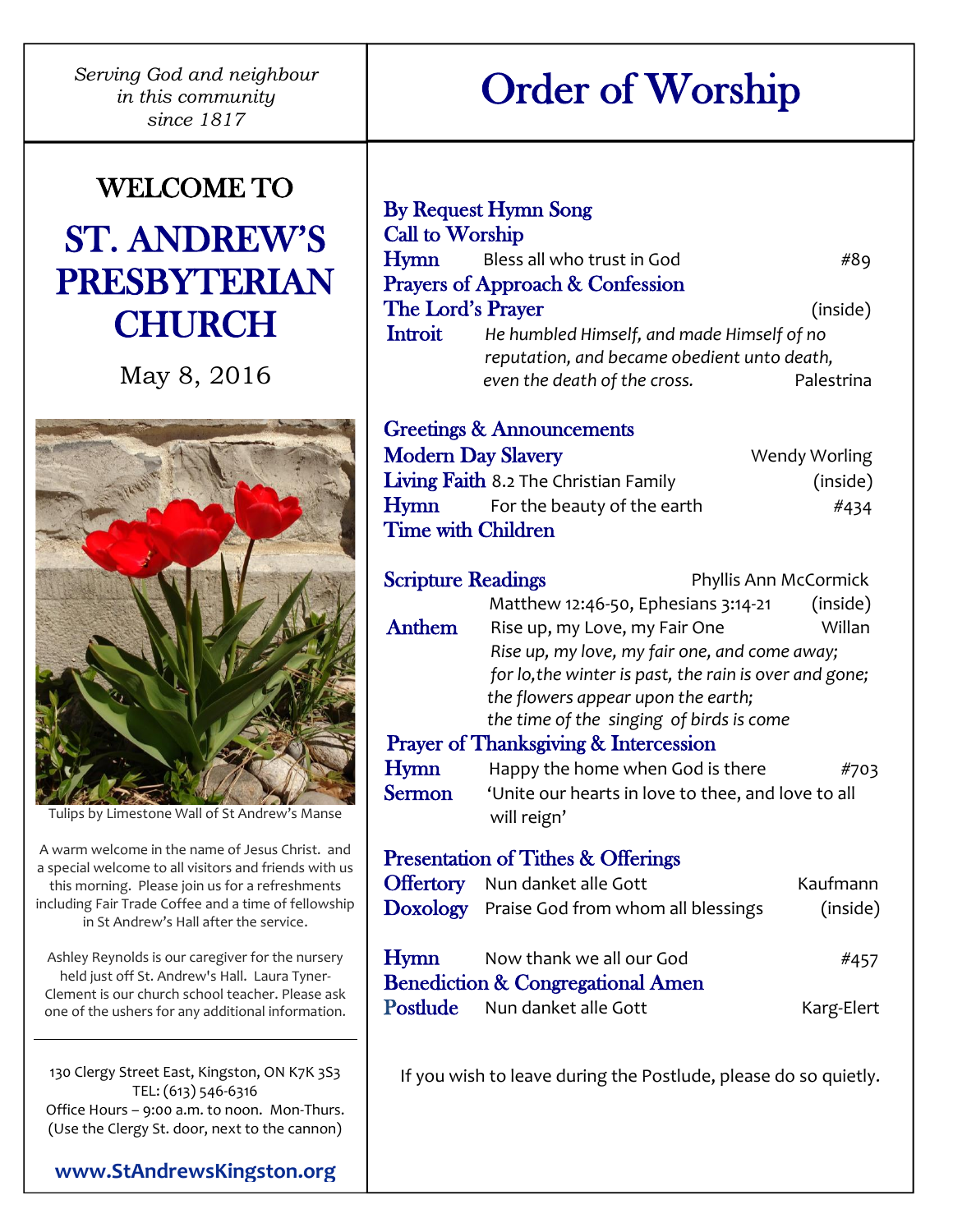#### *The Lord's Prayer*

Our Father who art in heaven, hallowed be thy name. Thy kingdom come, thy will be done, on earth, as it is in heaven. Give us this day our daily bread, and forgive us our debts, as we forgive our debtors. And lead us not into temptation, but deliver us from evil. For thine is the kingdom, the power, and the glory, forever. Amen

#### **8.2 The Christian Family**

All Christians are members both of a human family and of the church, the household of God. **We honour our parents who gave us life, and also the church which has nurtured us in the faith.** 

God's purpose for us can be realized in both single and married life. Marriage is not God's will for everyone. **Fullness of life is offered to all, both single and married.**

Christian marriage is a union in Christ whereby a man and a woman become one in the sight of God. It is the commitment of two people to love and to support one another faithfully for life. **God's law forbids adultery. Loyalty is necessary for the growth of love. Disloyalty destroys the union of marriage. Sexual union in marriage is intended to provide mutual joy and comfort as well as the means of creating new life.**

Parents in caring for their children are mediators of God's love and discipline. **They are called to raise their children within the covenant community, to be faithful to vows taken at Baptism to nurture them in the Faith by teaching and example**.

When we fail each other as parents or partners, we are called to forgive each other as God forgives us, and to accept the possibilities for renewal that God offers us in grace**. When a marriage is shattered beyond repair, it is sometimes better that it be dissolved than that the family continue to live in bitterness.**

The church is the family of God. Here all should be valued for themselves. **We are one body in Christ: together rejoicing when things go well, supporting one another in sorrow, celebrating the goodness of God and the wonder of our redemption.**

#### **Matthew 12:46-50**

While he was still speaking to the crowds, his mother and his brothers were standing outside, wanting to speak to him. Someone told him, 'Look, your mother and your brothers are standing outside, wanting to speak to you.' But to the one who had told him this, Jesus replied, 'Who is my mother, and who are my brothers?' And pointing to his disciples, he said, 'Here are my mother and my brothers! For whoever does the will of my Father in heaven is my brother and sister and mother.'

#### **Ephesians 3:14-21**

For this reason I bow my knees before the Father, from whom every family in heaven and on earth takes its name. I pray that, according to the riches of his glory, he may grant that you may be strengthened in your inner being with power through his Spirit, and that Christ may dwell in your hearts through faith, as you are being rooted and grounded in love. I pray that you may have the power to comprehend, with all the saints, what is the breadth and length and height and depth, and to know the love of Christ that surpasses knowledge, so that you may be filled with all the fullness of God. Now to him who by the power at work within us is able to accomplish abundantly far more than all we can ask or imagine, to him be glory in the church and in Christ Jesus to all generations, for ever and ever. Amen.

#### *Doxology*

Praise God, from whom all blessings flow; Praise God, all creatures here below; Praise God above, ye heavenly host; Praise Father, Son, and Holy Ghost. Amen.

## *Notes from the Director of Music*

Our last **hymn (#457)** was written during the Thirty Year's War in Germany by Martin Rinckart (1586-1649). He intended it as a table grace for his own family. Rinckart was pastor of a church in Eilenburg and during that terrible time when the town was under siege, it is said that he buried over 5,000 people. He is remembered for his great faith and optimism and he helped pull his people through a very dark time. His text first appeared around 1636 and later in 1647 it appeared in a collection of hymns by the great composer of German chorales, Johann Crüger (1598-1662). The hymn and its solid inspiring tune, was used by Bach and many other composers.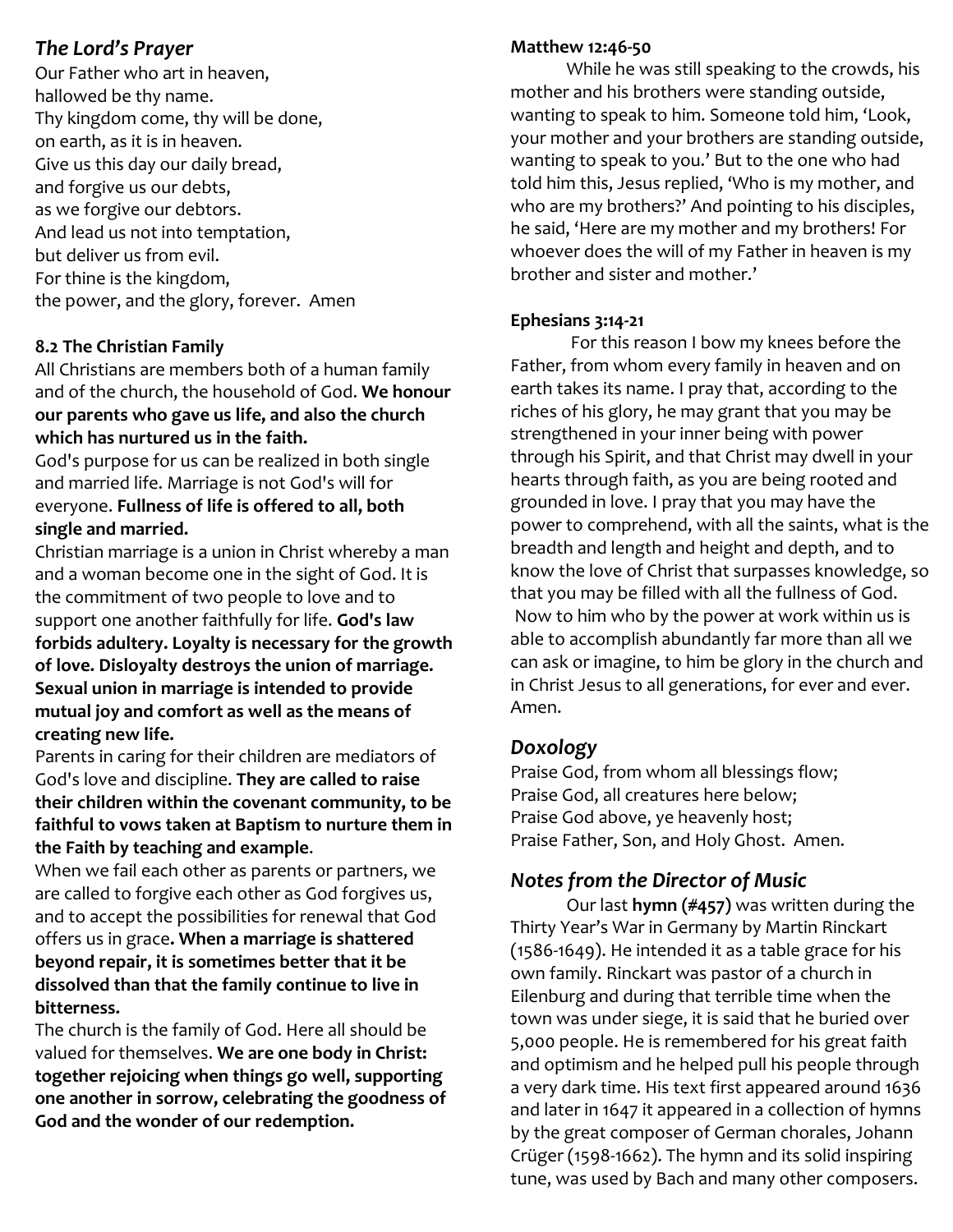The **Offertory,** by German organist Georg Friederich Kaufmann (1679-1735) is based on the tune as is the **Postlude** by another more recent German organist, Sigfrid Karg-Elert (1879-1933). The beautiful words so appropriate for today: "who from our mother's arms hath blessed us on our way" are part of the translation by Catherine Winkworth (1827-1878).

Last Sunday I was privileged to accompany the Melos choir in a very moving concert. One of the works performed was a complete mass setting by Giovanni Pierluigi da Palestrina (1525-1594). Palestrina's music was the culmination of the Renaissance Polyphonic style. His abundant output of liturgical music had considerable influence on later composers. An example of his beautiful writing is heard in the **Introit**. The text is from Philippians 2:7,8.

Despite their ambiguity, no one can deny the beauty of the words from the Song of Solomon. The text for the **Anthem** comes from Solomon ii, 10-12. Most agree that the text is concerned with the love between God and his church and the words are allegorical. Healey Willan (1880-1968) captures the mood as a song of love, appropriate for Mother's Day and spring time. It is one of Willan's most famous anthems and a favourite of many choirs.

#### **A Prayer for this Week**

O God our heavenly parent, from whom every family in heaven and on earth is named; we trust to your loving care the members of our families, both near and far. Supply their needs, guide their footsteps; keep them in safety of body and soul; and may your peace rest upon our homes and upon our dear ones everywhere; through Jesus Christ our saviour. (Frank Colquhoun)

#### *Flowers*

The flowers this morning are presented in thanksgiving to God for all mothers by Joan Barr-Knox and Barry Knox

#### *Ushers*

| This morning - | Elaine Coderre, Pat Coderre, |
|----------------|------------------------------|
|                | Helen Ledford, Ada Mallory   |
| Next Sunday -  | Andy Mills, Alec Mills,      |
|                | Bill Hackett, Kim Hackett    |

#### *Today…*

#### **Reception of New Members**

There are different ways of relating to St. Andrew's. Being a 'friend' is a casual relationship. An 'adherent' is one who is regular in attendance and supports the ministry of the Church through the use of offering envelopes or P.A.R. A 'member' is one who has been moved to make St. Andrew's their church home. If you feel that you could grow in Christian faith, fellowship and service with the people of St. Andrew's, you would be welcome! We will be welcoming new members on Sunday May 15. Please speak to any Elder or the Minister for details today, May 8.

#### **Residence Chapel Services**

Our minister will be conducting services at two residences: Rideaucrest today at 1:15 and 2 p.m., and The Royale on Tuesday May 10 at 11 a.m. If you would be interested in supporting the singing or reading a passage of scripture and sharing the care of Christ, please speak to the minister

#### **Mother's Day**

Family Sunday (or Mother's Day) reminds us of God's love for mothers and their children. The Kingston Pregnancy Care Centre gives out baby bottles (available in St. Andrew's Hall). We are asked to fill them with spare change or stuff them with a cheque to help support women through an unplanned pregnancy and then to nurture their babies. The bottles are returned on Father's Day (June 19th).Give to remember your own children and grandchildren.

#### *This Week …* **Bells**

 Tower Bells – St. Andrew's is blessed with Kingston's oldest, and only, full peal of nine bronze bells - come and learn how to pull the cords in a tunefull way! All you need to know is how to count (and climb the stairs!). Saturday May 14 and 21, 11 a.m. Come to one, and even better, both.

 Hand Bells – Practices will be held weekly beginning Wednesday May 11, 7:30 p.m. in St. Andrew's Hall. Six have signed up and at least three more ringers are needed. The hope is to have a piece ready to share with the congregation at the outdoor service on Sunday June 26<sup>th</sup>.